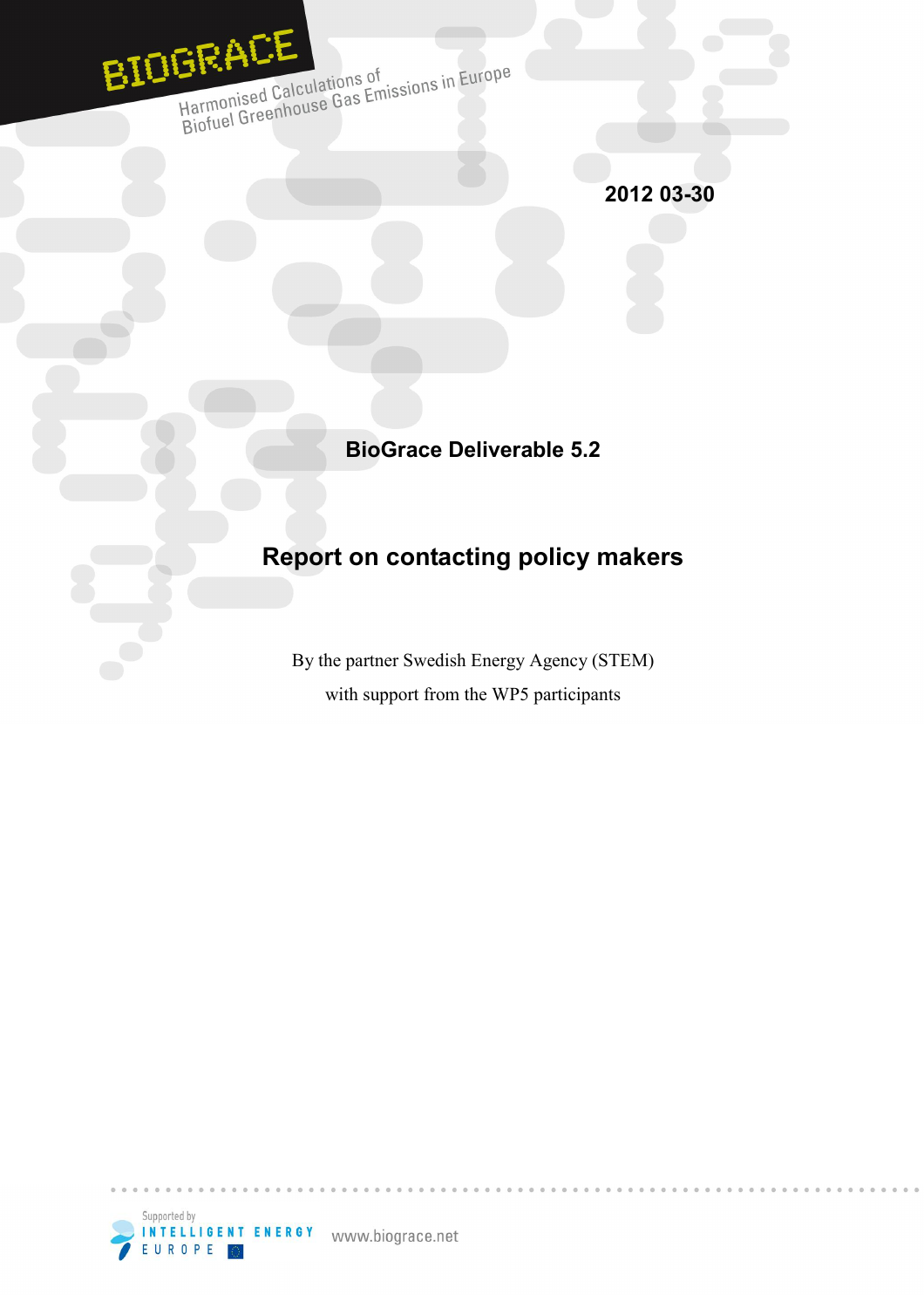# BIOGRACE

Harmonised Calculations of<br>Biofuel Greenhouse Gas Emissions in Europe

# **Contents**

| Results. |  |
|----------|--|
|          |  |
|          |  |
|          |  |



 $\sim$   $\sim$  $\sim$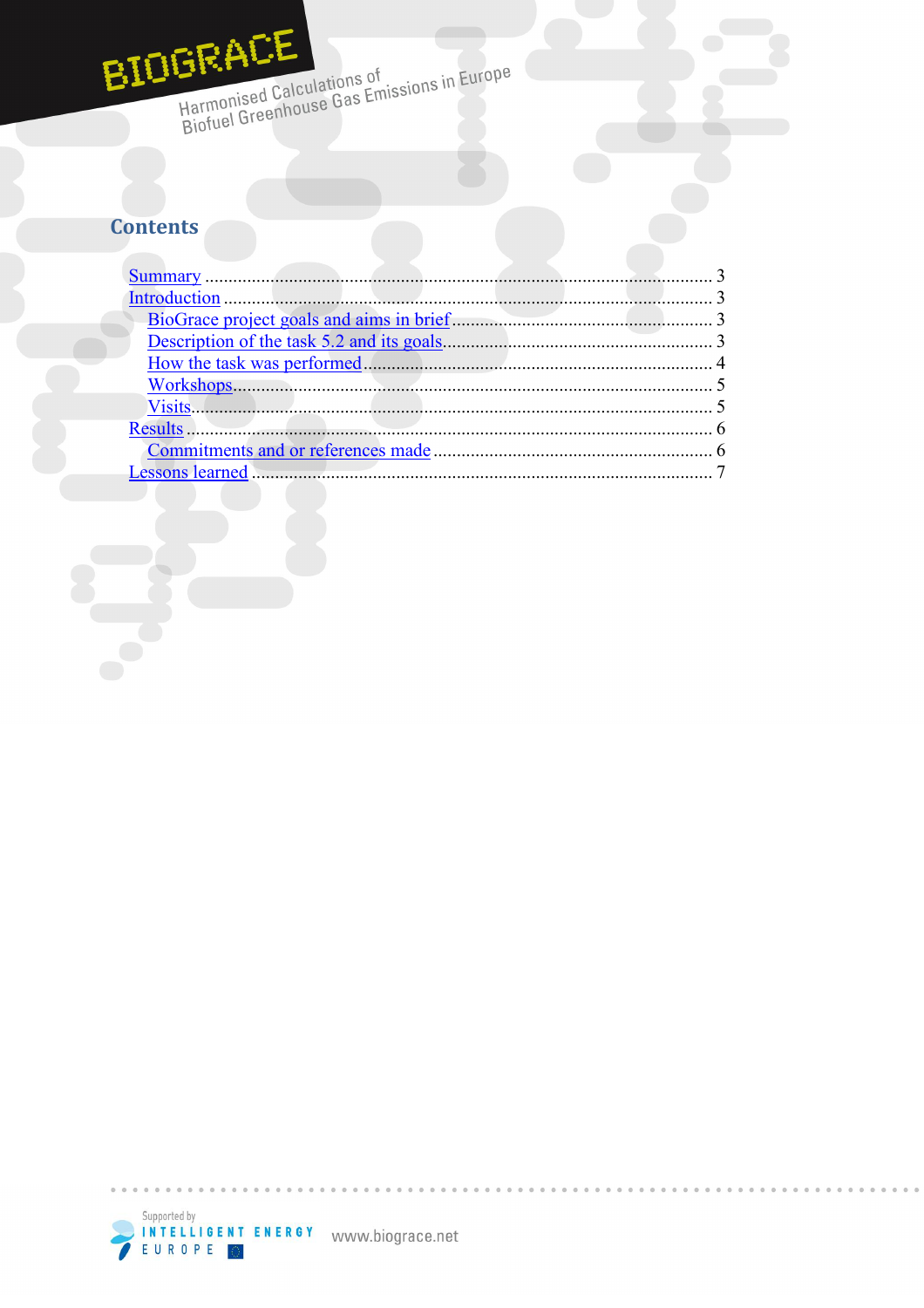

Harmonised Calculations of<br>Biofuel Greenhouse Gas Emissions in Europe Harmonised Calculations of

# **Summary**

Since standard values to be used in GHG calculations are not included in the Renewable Energy Directive, GHG calculations performed for the same biofuel can lead to different results, as a consequence of the use of different standard values.

Moreover, economic operators are able to choose the most beneficial values and, in that way, enhance the GHG performance of their biofuels, without actually improving this performance. Therefore, a list of standard values has been developed by the BioGrace project<sup>1</sup>.

The policy makers who participated to the workshops and who were reached by other ways, e.g. visits, agreed that this is a problem, although few thought that including a list in the national legislation is the right way to solve the problem.

By March 2012 seven (7) MS have included the BioGrace standard values into Technical Guidances or have made reference to these standard values from their legislation: 1) Czech Repubic, 2) Denmark, 3) the Netherlands, 4) Romania, 5) Slovakia, 6) Spain and 7) UK.

# **Introduction**

## *BioGrace project goals and aims in brief*

The main objective of the BioGrace project is to harmonise Green House Gas (GHG) calculations as performed under Renewable Energy Directive  $(RED)^2$  and Fuel Quality Directive  $(FQD)^3$  directives. Harmonisation is only possible when the same set of standard values (such as emission coefficients and lower heating values) is used. The BioGrace project has made a list of standard values that were used in the calculations that led to the RED standard values because the Commission will not publish such a list (although the Commission does refer to the BioGrace list from its webpage on sustainability criteria<sup>4</sup>). The BioGrace project is requesting all 27 Member States to include reference to the list of standard values from their legislation or from Technical Guidelines as part of their legislation.

## *Description of the Task 5.2 and its goals*

The main goals of the WP5 Task 5.2 are the following:

- To identify the MS policy makers who are responsible of the sustainability criteria implementation.
- To get in contact with these policy makers and send them information about the BioGrace project goals and aims.

 $1$  http://www.Biograce.net/

 $2\,2009/28/EC$ 

<sup>3</sup> 2009/30/EC

<sup>4</sup> http://ec.europa.eu/energy/renewables/biofuels/sustainability\_criteria\_en.htm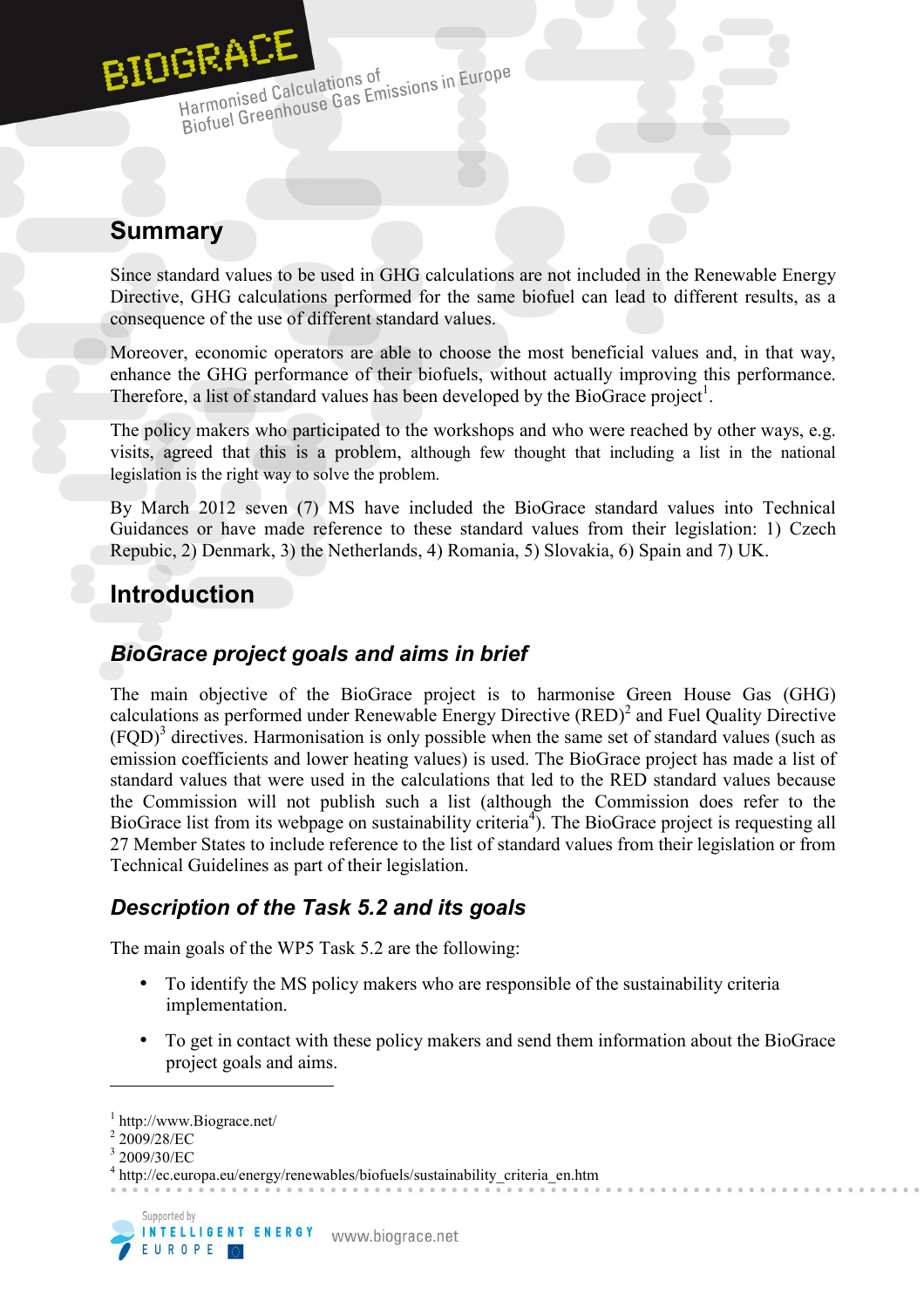

Harmonised Calculations of<br>Biofuel Greenhouse Gas Emissions in Europe Harmonised Calculations of

• To gather information about the implementation status of the RED and the sustainability criteria for liquid biofuels and certain bioliquids.

This report describes the main activities within the task and also the progress concerning at the MS level.

#### *How the task was performed*

The Task 5.2 was led by the partner Swedish Energy Agency  $(STEM)^5$ . All the other partners have given input. The policy makers were contacted by the project partners by telephone, email or by ordinary mail. This information was forwarded to partner STEM.

All contacted policy makers have got a letter about the BioGrace project aims, goals and other relevant information about the project.

Several workshops in different MS were carried out by the BioGrace partners to involve policy makers. The aim of these actions was to involve policy makers and enhance the BioGrace project partners contact networks.

In addition, all partners used their existing contact networks to get in contact with MS policy makers. EU projects and networks such as  $CA-RES^6$ ,  $REFUREC^7$  and BioenergyPromotion<sup>8</sup> are used as contact points. In addition information about the BioGrace project was also distributed to IEA task 38 members<sup>9</sup>.

<sup>9</sup> http://www.ieabioenergy-task38.org/



<sup>5</sup> http://www.swedishenergyagency.se

 $6$  http://www.ca-res.eu/

<sup>7</sup> http://www.refurec.org/

<sup>8</sup> http://www.bioenergypromotion.net/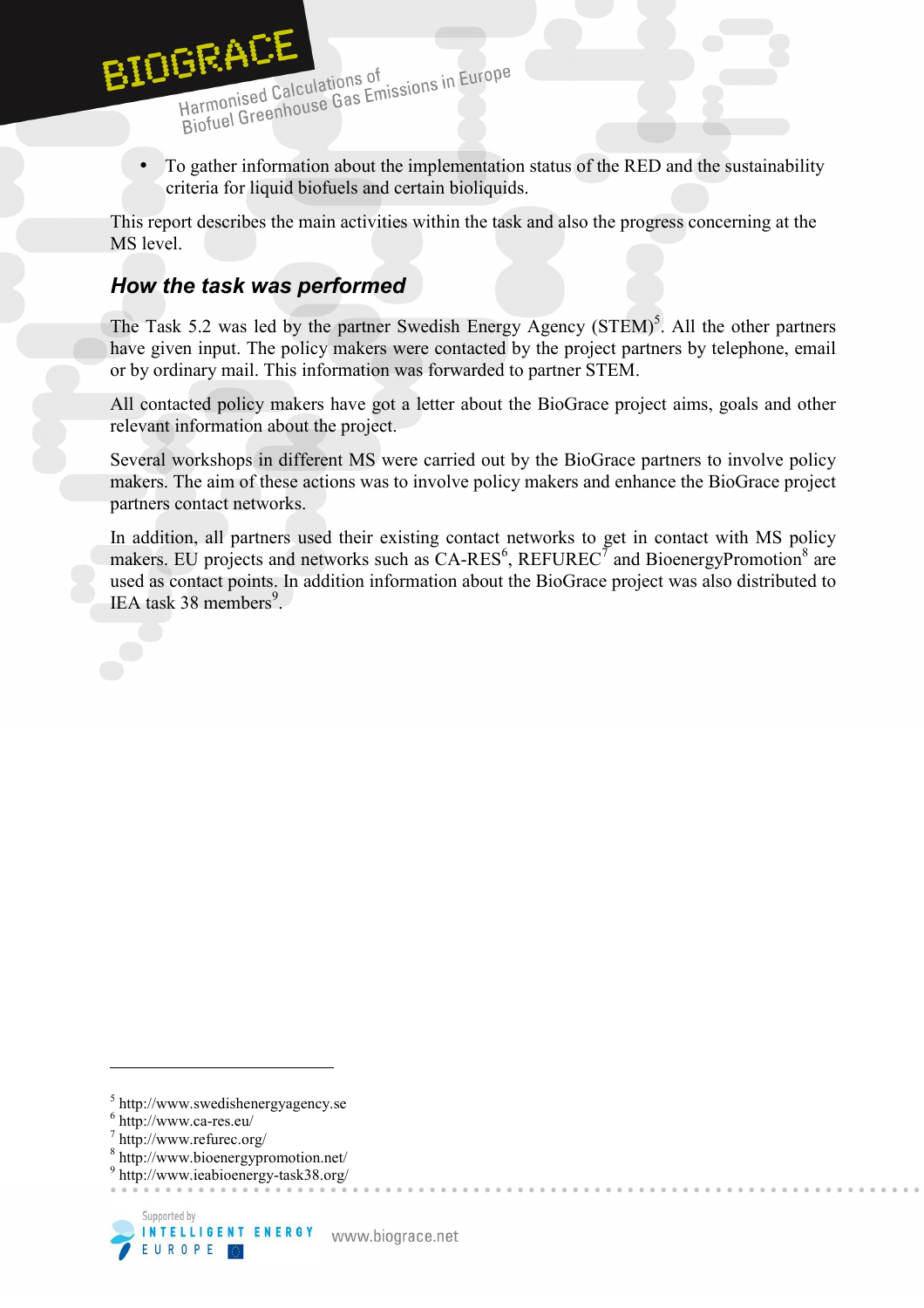

## *Workshops*

The following workshops aimed for MS policy makers were carried out:

- 29 June 2010 in Utrecht, the Netherlands: A first workshop was held in Utrecht in the Netherlands for policy makers from the countries of the project partner organisations. This workshop focused on the implementation aspects of the list of standard conversion values and the linkage to national legislation.
- 23 September 2010 in Heidelberg, Germany: This workshop was aimed for policy makers and greenhouse gas experts. The workshop focused on methodological issues in the course of implementing harmonised GHG calculation tools.
- 12 November 2010 in Stockholm, Sweden: A workshop was organised for policy makers in Stockholm including experts that advise them. The aim of this workshop was to inform policy makers on the products of the project and receive feedback on the Excel GHG calculations and the user-friendly GHG calculators for optimisation.
- 25 November 2010 in Athens, Greece: Another policy makers' workshop was organised in Athens/Greece equal to that in Sweden.

Totally 21 policy makers were reached by this way. More information about these workshops could be found on the BioGrace project web-site $10$ .

#### *Visits*

Several visit to MS policy makers were carried out by the project partners and the project coordinator. The aim of these visits was to get information from the certain MS policy makers about implementation of the sustainability criteria for liquid biofuels and certain bioliquids. The other aim was to give policy makers information about the latest findings from the BioGrace project and to ask the policy maker to consider making reference to the BioGrace standard values from legislation and/or technical guidances to legislation.

Policy makers from the following member states were contacted by this way:

- Slovakia, 16<sup>th</sup> February 2011
- Italy, 1 st April  $2011$
- Latvia,  $30<sup>th</sup>$  June 2011
- Estonia,  $1<sup>st</sup>$  July 2011
- Luxemburg, 20th October 2011
- Czech Republic, 3rd November 2011

<sup>10</sup> http://www.BioGrace.net/content/workshops/workshopoverview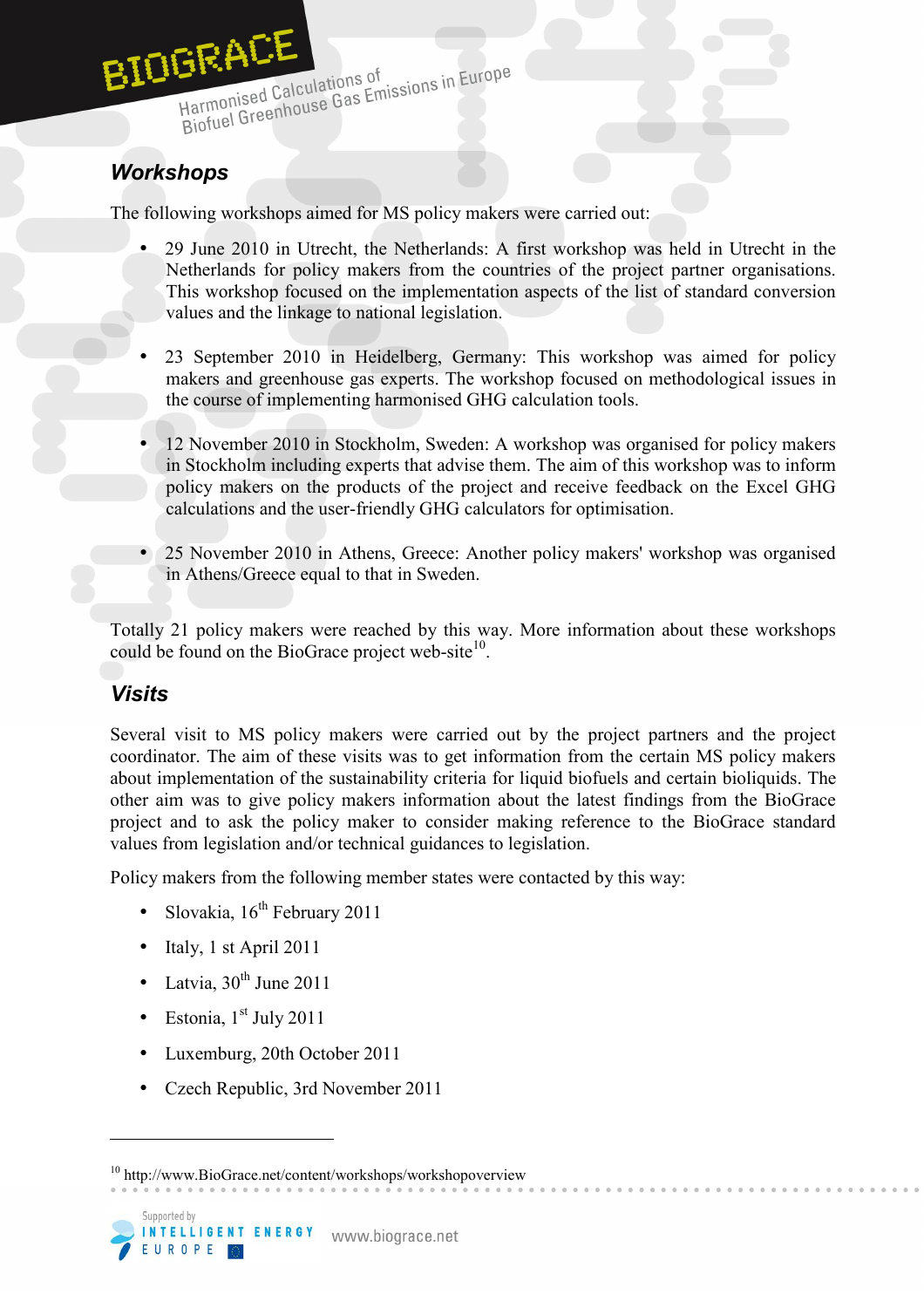

# **Results**

Since standard values to be used in GHG calculations are not included in the Renewable Energy Directive, GHG calculations performed for the same biofuel lead to different results, as a consequence of the use of different standard values.

Moreover, economic operators are able to choose the most beneficial values and, in that way, enhance the GHG performance of their biofuels, without actually improving this performance. Therefore, a list of standard values is being developed by the BioGrace project.

The policy makers who participated to the workshops and who were reached by other ways, e.g. visits agreed that this is a problem, although few thought that including a list in legislation is the right way to solve the problem.

#### *Commitments and or references made*

By March 2012 seven (7) MS have included the BioGrace standard values into Technical Guidances or have made reference to these standard values from their legislation: 1) Czech Republic, 2) Denmark, 3) the Netherlands, 4) Romania, 5) Slovakia, 6) Spain and 7) UK.

The table 1 show a brief overview of how MS are going to act concerning this commitment and / or reference. Moreover, 4-9 member states are preparing to include this reference on the short term, these examples will be added as soon as they have been made.

| <b>Committed to make reference</b>                 | <b>Number</b>  | Country                                                                  |
|----------------------------------------------------|----------------|--------------------------------------------------------------------------|
| - and have done so                                 | $\overline{7}$ | Czech Republic, Denmark,<br>Netherlands, Romania, Slovakia,<br>Spain, UK |
| - and are planning to do so                        | 5              | Austria, Bulgaria, Germany,<br>Ireland, Portugal,                        |
| Reached plus requested,<br>but no commitment (yet) | 8              | Cyprus, Estonia, France, Hungary,<br>Italy, Lithuania, Malta, Poland     |
| Reached but not yet requested                      | 0              |                                                                          |
| Reached but are not going to<br>make a reference   | 7              | Belgium, Finland, Greece, Latvia,<br>Luxemburg, Slovenia, Sweden         |
| <b>Total</b>                                       | 27             |                                                                          |

Table 2. Overview of the progress.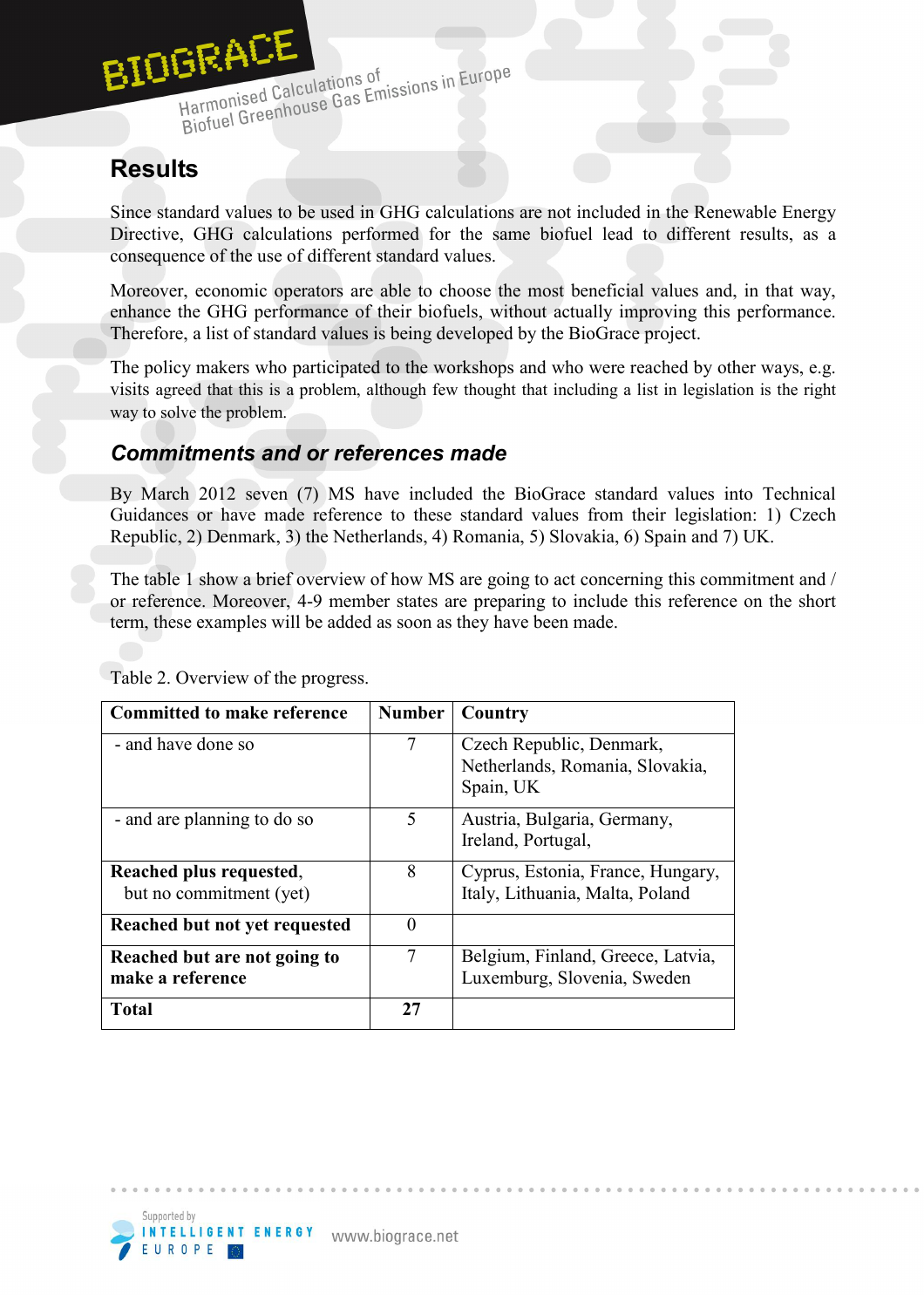

Harmonised Calculations of<br>Biofuel Greenhouse Gas Emissions in Europe Harmonised Calculations of

In Germany the "BLE Guidance for implementing the German Ordinances according to RED" will be updated and will adopt the BioGrace standard values. In Ireland, reference to the BioGrace standard values will be made from a technical specification that is to be written by NORA (National Oil Reserves Agency).

### *Lessons learned*

Concerning the BioGrace project WP5 task 5.2 aims and goals it has been difficult to engage and contact relevant MS policy makers. There are several reasons to that, ie. it was difficult to get information of the policy makers who were directly involved (i.e. are responsible of the action / are able to make decisions about it) in the RED related activities incl. the sustainability criteria. Therefore, some effort was allocated to locate the actual / relevant policy makers.

The most difficult task due to the project plan has been to convince the relevant policy makers to make a reference. It was perhaps a miscalculation to suppose that one project could influence policy making at MS level in all 27 member states and in a rather short notice. In many MS countries authorities work is not public and the officials do not want to talk too much about the issues with people outside the authority frame. Projects like the CA-RES could be very useful, but the problem is that the project information is "classified".

It should also be pointed out that generally the legislative texts make only reference to official standards, regulations, legislation from national or European or international level. As the BioGrace list of standard values has not this status, it was probably a reason to explain the low number of references made to this document from legislation, and member states preferring to make reference from explanatory text in the legislation published in official journals, or from technical guidances to legislation.

A last point of attention, that became clear in the course of the project, is that the European Commission can also recognise GHG calculation tools as voluntary sustainability schemes, and in fact is doing so. When the BioGrace project partners learned that this is possible, the BioGrace GHG calculation tool was send in to the Commission with the request to accept is as a voluntary scheme. However, also other tools can be sent in. This has undermined the attempts of BioGrace to harmonise the standard values, because (i) there is no guarantee that these other tools contain the same standard values or that the European Commission will cause that several tools that are send in contain the same standard values; and (ii) policy makers from EU member states recognise this and are therefore reluctant to make reference to BioGrace. Policy makers from Luxembourg openly answered to BioGrace project partners that this is the reason that they will not make reference to the BioGrace standard values; they do not want to exclude non-BioGrace systems.

During the execution of the BioGrace project a number of policy makers and scheme owners of voluntary sustainability schemes indicated that the only way to reach harmonisation would be that the Commission decides that a certain set of standard values should be used. This should at least be done for the main values that determine 90% or more of the outcome of the GHG calculations. During the Ispra workshop on GHG calculations organised by JRC<sup>11</sup> in Nov. 2011, the BioGrace project coordinator explained this issue and requested the EC policy maker from

<sup>&</sup>lt;sup>11</sup> Joint Research Centre, http://ec.europa.eu/dgs/jrc/index.cfm